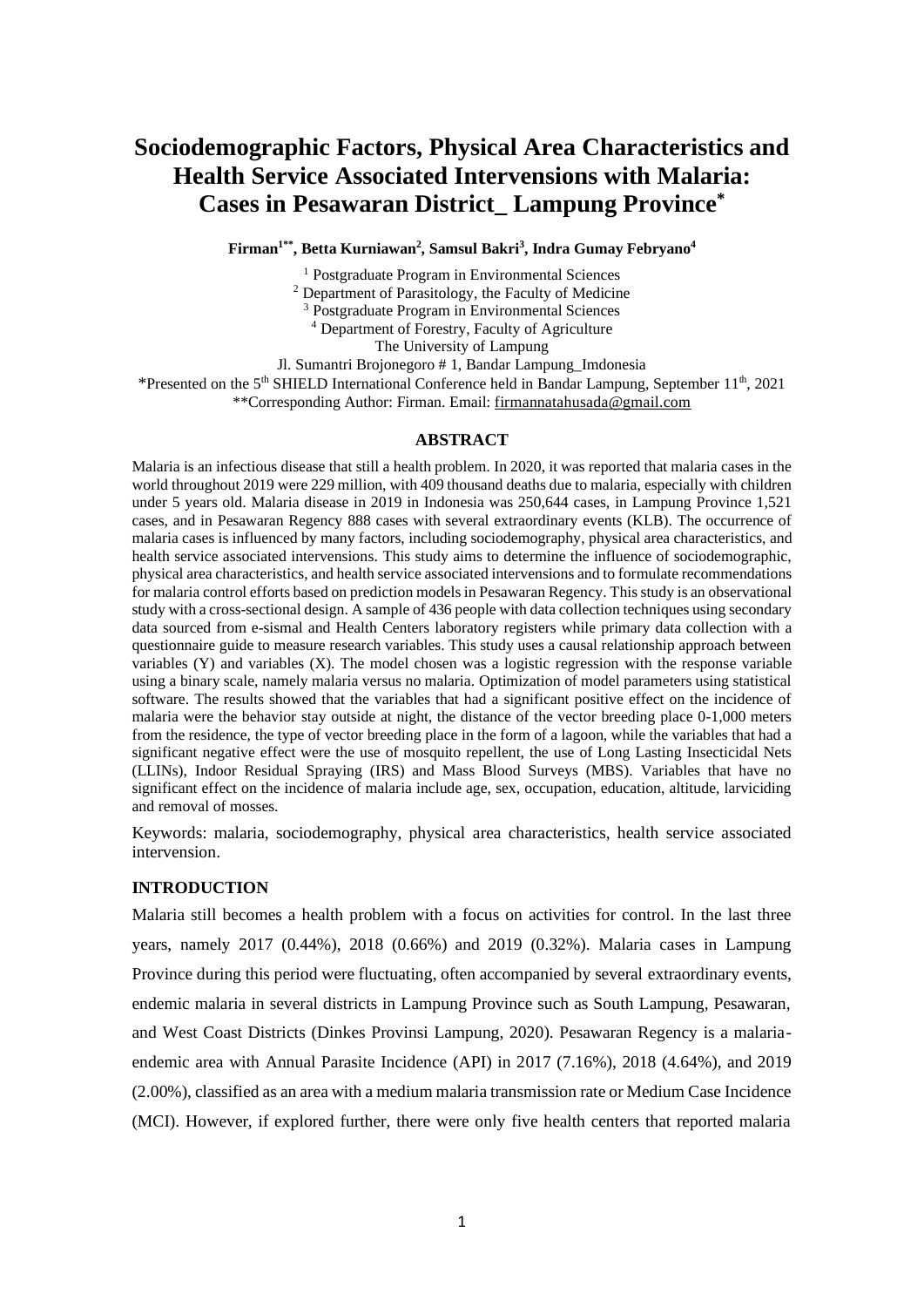cases during the last 3 years from 15 health centers in Pesawaran Regency. These health centers are Hanura, Padang Cermin, Bunut, Maja and Pedada Health Centers (Dinkes Pesawaran, 2020). Sociodemographic factors that are closely related to the incidence of malaria are age, gender, education, occupation, a habit of stay outside at night, and use of mosquito repellent (Kemenkes RI, 2015). The physical area characteristics that affect malaria cases in a place are very diverse. The malaria vector of the Anopheles sundaicus mosquito, for example, lives and breeds in coastal and coastal areas. In the lowlands, one of the malaria vector mosquitoes is Anopheles aconitus. The main breeding places are terraced rice fields and irrigation canals, rivers with slow water flow, or ponds that are slightly alkaline. The vector of the malaria mosquito, Anopheles maculatus, breeds in mountains or in small rivers, clear water, and springs that are directly exposed to sunlight (Arsin, 2012). The factor of health service associated intervensions for malaria control programs in Indonesia is to carry out plasmodium discovery activities as early as possible with the Mass Blood Survey (MBS) through laboratory examination and perform malaria treatment according to standards. Another health service associated intervensions is to control malaria vectors by removing mosses and larvaciding at vector breeding places so that Anopheles mosquito larvae cannot develop into adult mosquitoes (Kemenkes RI, 2015).

The aims of this study were 1) to determine the influence of sociodemographic factors: age, gender, occupation, education, stay outside at night and using mosquito repellent with malaria; 2) Determine the influence of physical area characteristics: altitude (hypometry), the distance of vector breeding places and types of vector breeding places with malaria; 3) Determine the influence of health service associated intervensions: larviciding, moss removal, use of Long Lasting Insecticidal Nets (LLINS), Indoor Residual Spraying (IRS) and Mass Blood Survey (MBS) on malaria; 3) Prepare recommendations based on prediction models in malaria control efforts in Pesawaran District, Lampung Province.

# **RESEARCH METHODS**

This type of research is observational with a cross-sectional research design. This study uses a causal relationship approach between the dichotomous or binary response variable (Y) and the independent variable (X) in the form of interval or categorical data. The postulate of the model chosen is binary logistic regression with the response variable using a binary scale in the form of malaria versus not malaria. A score of 1 is given if a sample has malaria and if not, a score of zero is given. The two possible occurrences (1 versus 0) are theorized as a result of each independent variable which includes sociodemographic variables, physical area characteristics, and health service associated intervension variables. The predictor variables, symbols, units, and ways of scoring into the model are presented in Table 1 below:

Table 1. Predictor variables, symbols, units, and ways of scoring into the model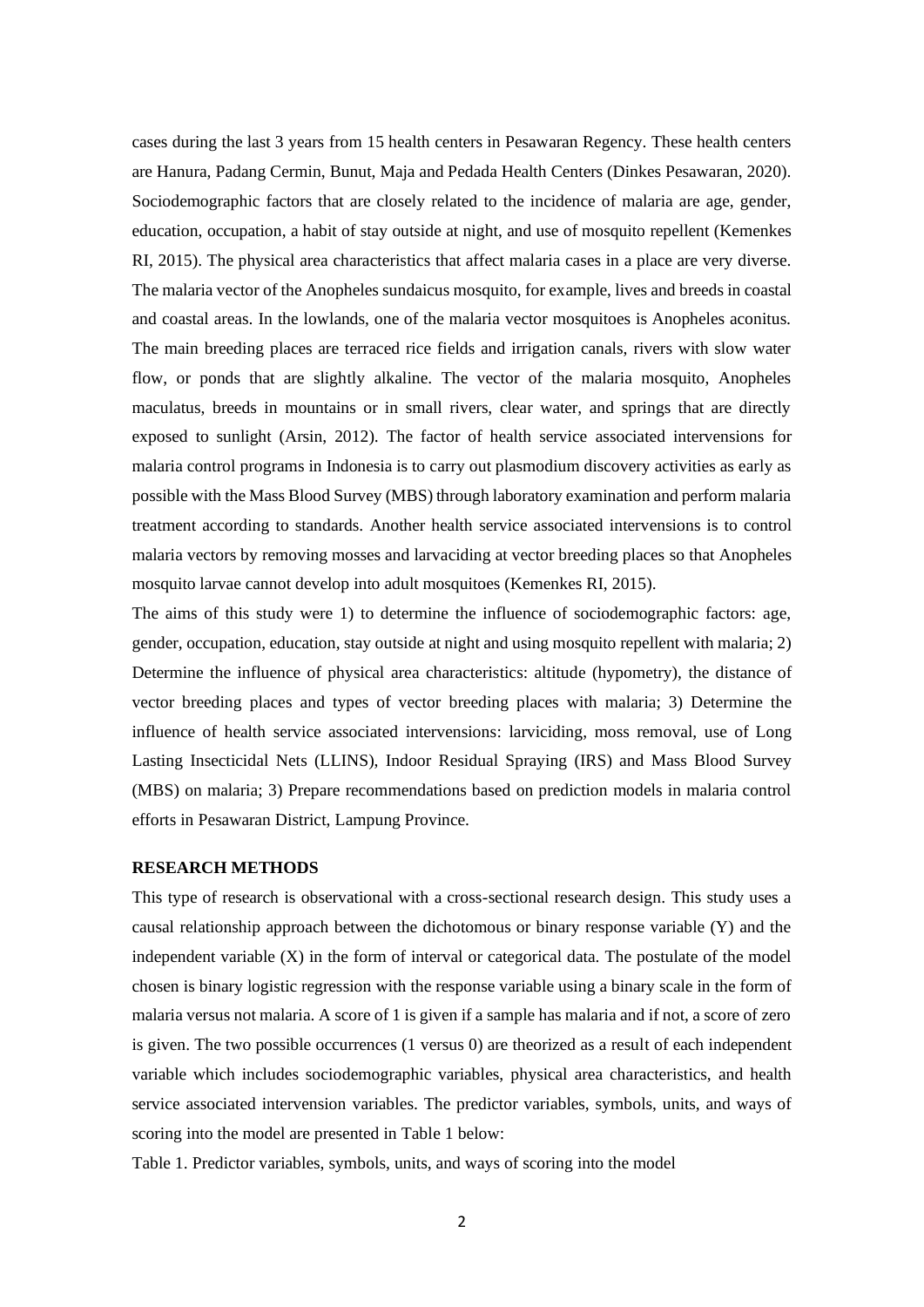| N <sub>0</sub> | <b>Malaria Incidence Predictor</b>                        | <b>Symbol in Model</b> | Unit  | Data Scale      | <b>How to Score</b>                                    |
|----------------|-----------------------------------------------------------|------------------------|-------|-----------------|--------------------------------------------------------|
|                | <b>Variables</b>                                          |                        |       |                 | into the Model                                         |
|                | 1. Respondent's age                                       | [UMR]                  | Years | Ratio           | =original data value                                   |
|                | 2. Respondent's gender                                    | [JKEL]                 |       | Binary          | $=1$ if male; 0=if female                              |
|                | 3. Dummy_respondent's occupation as                       | [D1_NLYN/PTMB]         | ä,    | Category        | =If you're a fisherman or a farmer, you'll get a       |
|                | fisherman/farmer                                          |                        |       |                 | 1; otherwise, you'll get a 0.                          |
|                | 4. Dummy_ the respondent's occupation was [D1_PTNI/BKBN]  |                        | ä,    | Category        | $=1$ if farmer/gardener; 0=otherwise                   |
|                | as a farmer, gardener, or miner.                          |                        |       |                 |                                                        |
|                | 5. Dummy_ the respondent's occupation as a [D1_PDGG/WRST] |                        | ä,    | Category        | $=1$ if trader/entrepreneur; $=0$ otherwise            |
|                | trader/entrepreneur                                       |                        |       |                 |                                                        |
|                | 6. Dummy_respondent's occupation as                       | $[D1_TPAKP]$           |       | Category        | $=1$ if military/police/government                     |
|                | military/police/government                                |                        |       |                 | employes/employee/student;                             |
|                | employes/employee/student                                 |                        |       |                 | $=0$ otherwise                                         |
|                | 7. Dummy_respondents graduated from                       | $[D2_SMP]$             |       | Category        | $=1$ Junior high school; $=0$ otherwise                |
|                | junior high school                                        |                        |       |                 |                                                        |
|                | 8. Dummy_respondents graduated from                       | $[D2_SMA]$             |       | Category        | $=1$ Senior high school; $=0$ otherwise                |
|                | senior high school                                        |                        |       |                 |                                                        |
|                | 9. Dummy_respondents passed college                       | $[D2_PTT]$             |       | Category        | $=1$ college; $=0$ otherwise                           |
|                | 10. Stay outside at the night                             | [KRMH]                 |       | Binary          | $=1$ if you are stay outside at the night;             |
|                |                                                           |                        |       |                 | $=0$ if you're not stay outside at the night;          |
|                | 11. Use of mosquito repellent                             | [MOAN]                 |       | Binary          | $=1$ if using mosquito repellent;                      |
|                |                                                           |                        |       |                 | $=0$ if not using mosquito repellent                   |
|                | 12. Land elevation (hypometry)                            | [KTD]                  | Mdpl  | Ratio           | $=$ original data value                                |
|                | 13. Dummy_ breeding places distance 0 to                  | $[D3_JTPV5]$           |       | Category        | $=1$ if within 1-1000 meters there is breeding         |
|                | 1000 meters                                               |                        |       |                 | places; 0 if others                                    |
|                | 14. Dummy_ breeding places distance 1001 to [D3_JTPV10]   |                        |       | Category        | $=1$ if within 1001-2000 meters there is breeding      |
|                | 2000 meters                                               |                        |       |                 | places; 0 if others                                    |
|                | 15. Dummy_ breeding places distance 2001 to [D3_JTPV20]   |                        |       | Category        | $=$ 1 if within 2001-3000 meters there is breeding     |
|                | 3000 meters                                               |                        |       |                 | Places: 0 if others                                    |
|                | 16. Dummy_lagoon types                                    | $[D4_LGN]$             |       | Category        | $=1$ if lagoon; $=0$ if others                         |
|                | 17. Dummy_ swamp types                                    | $[D4_RWA]$             |       | Category        | $=1$ if swamp; $=0$ if others                          |
|                | 18. Dummy_ abandoned pond types                           | $[D4_TMBT]$            |       | Category        | $=1$ if abandoned pond; $=0$ if others                 |
|                | 19. Dummy_rice field types                                | $[D4_SBTR]$            |       | Category        | $=1$ If the rice fields are terraced, $=0$ ; otherwise |
|                | 20. Dummy_ irrigation canal types                         | $[D4_SLI]$             |       | Category        | $=1$ if irrigation canals; otherwise, $=0$             |
|                | 21. Dummy_type of pond/dig                                | [D4 KLGL]              |       | Category        | $=1$ if the pond/dig; $=0$ otherwise                   |
|                | 22. Dummy_larvaciding                                     | $[D5_L VCD]$           |       | Category        | $=1$ If larvaciding is done, $=0$ if any other         |
|                | 23. Dummy_ moss removal                                   | $[D5_PLMT]$            |       | Category        | $=1$ if moss removal is done;<br>Otherwise, $=0$       |
|                | 24. Dummy_ use of long lasting insecticide                | $[D6_LLLINs]$          |       | <b>Catagory</b> | $=1$ if using long lasting insecticide nets            |
|                | nets/LLINs                                                |                        |       |                 | /LLINs=0 otherwise                                     |
|                | 25. Dummy_ indoor recidual spraying/IRS                   | $[D6]$ $[RS]$          |       | Category        | $=1$ If you indoor recidual spraying/IRS; $=0$         |
|                |                                                           |                        |       |                 | Otherwise.                                             |
|                | 26. Mass blood survey/MBS                                 | [MBS]                  |       |                 | $=1$ if you take mass blood survey                     |
|                |                                                           |                        |       | Category        | $/MBS$ ; = 0 otherwise                                 |

# **RESULTS AND DISCUSSION**

# **Univariate Analysis Results**

From the univariate analysis, data on the distribution of respondents was obtained based on 12 characteristics, namely: age group, gender, occupation, education, behavior stay outside at night, use of anti-mosquito drugs, elevation of the plains, distance from home to vector breeding places, types of vector breeding places within 0-3000 meters, intervention for vector breeding places, intervention for malaria vectors, and intervention for plasmodium.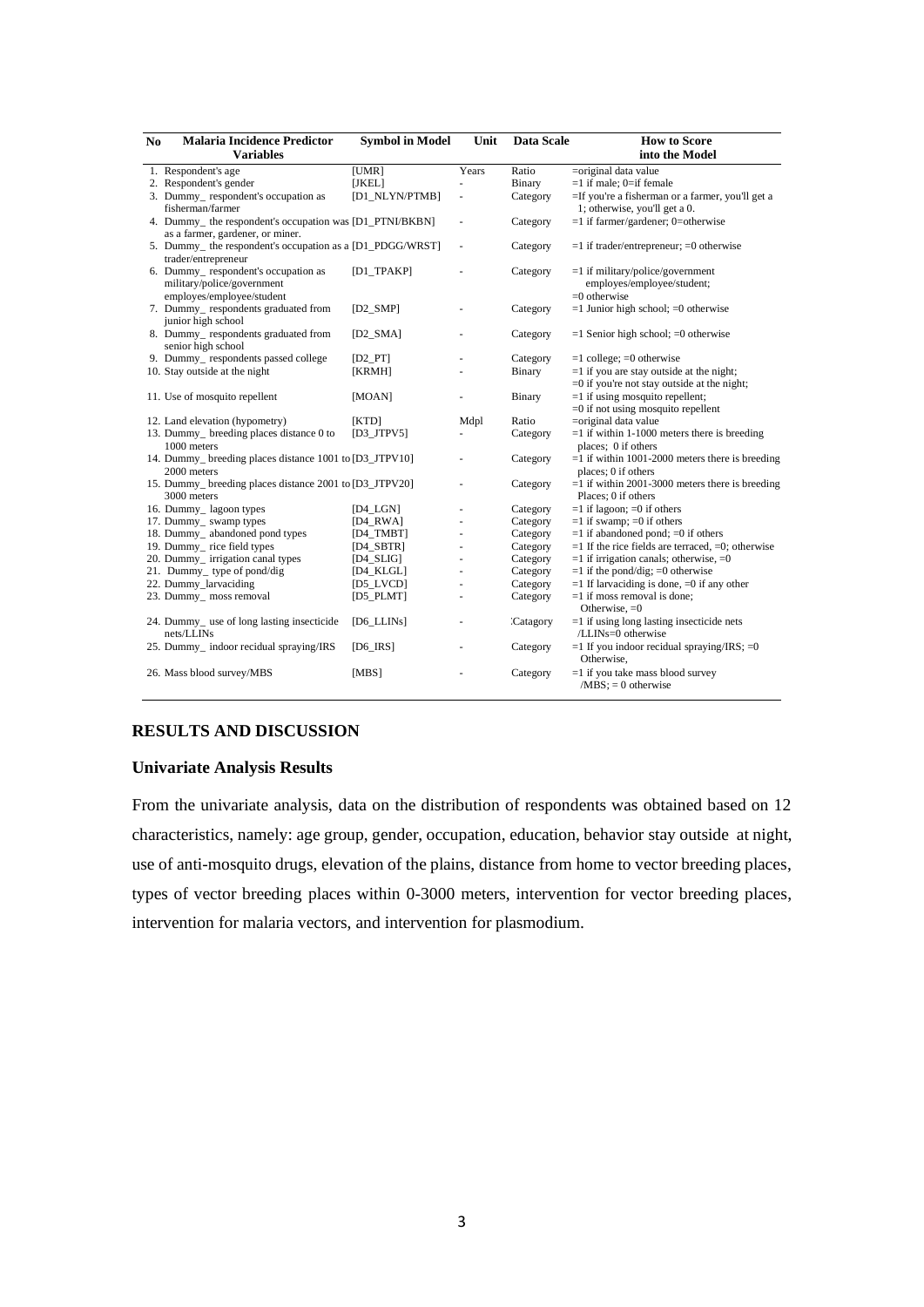| No  | <b>Characteristics of Respondents</b>                                   | N                                                                                                                                                                                                                           | $\frac{0}{0}$ |
|-----|-------------------------------------------------------------------------|-----------------------------------------------------------------------------------------------------------------------------------------------------------------------------------------------------------------------------|---------------|
|     | Sociodemography                                                         |                                                                                                                                                                                                                             |               |
| 1.  | Age group                                                               |                                                                                                                                                                                                                             |               |
|     | a. 1-15 years old                                                       |                                                                                                                                                                                                                             | 0,69%         |
|     | b. $16 - 65$ years old                                                  |                                                                                                                                                                                                                             | 97,48%        |
|     | $c. > 65$ years old                                                     |                                                                                                                                                                                                                             | 1,83%         |
| 2.  | Gender                                                                  |                                                                                                                                                                                                                             |               |
|     | a. Female                                                               | 296                                                                                                                                                                                                                         | 67,89%        |
|     | b. Male                                                                 | 3<br>425<br>8<br>140<br>132<br>119<br>79<br>25<br>81<br>64<br>162<br>198<br>12<br>220<br>216<br>227<br>209<br>403<br>23<br>10<br>155<br>56<br>22<br>203<br>104<br>76<br>54<br>10<br>2<br>9<br>181<br>298<br>76<br>62<br>232 | 32,11%        |
| 3.  | Profession                                                              |                                                                                                                                                                                                                             |               |
|     | a. housewife/not working                                                |                                                                                                                                                                                                                             | 30,28%        |
|     | b. Fisherman/Farmers                                                    |                                                                                                                                                                                                                             | 27,30%        |
|     | c. Farmer/gardener/miner                                                |                                                                                                                                                                                                                             | 18,11%        |
|     | d. Trader/entrepreneur                                                  |                                                                                                                                                                                                                             | 5,73%         |
|     | e. TNI/POLRI/ASN/Employees/Students                                     |                                                                                                                                                                                                                             | 18,58%        |
| 4.  | Education                                                               |                                                                                                                                                                                                                             |               |
|     | a. SD                                                                   |                                                                                                                                                                                                                             | 14,68%        |
|     | b. junior high school                                                   |                                                                                                                                                                                                                             | 37,16%        |
|     | c. senior High School                                                   |                                                                                                                                                                                                                             | 45,41%        |
|     | d. College                                                              |                                                                                                                                                                                                                             | 2,75%         |
| 5.  | Behavior outside the house at night<br>a. Get out of the house at night |                                                                                                                                                                                                                             |               |
|     |                                                                         |                                                                                                                                                                                                                             | 50,46%        |
| 6.  | b. Don't leave the house at night<br>Use of mosquito repellent          |                                                                                                                                                                                                                             | 49,54%        |
|     | a. Do not use mosquito repellent                                        |                                                                                                                                                                                                                             | 52,06%        |
|     | b. Using mosquito repellent                                             |                                                                                                                                                                                                                             | 47,94%        |
|     |                                                                         |                                                                                                                                                                                                                             |               |
| 7.  | <b>Physical Area Characteristics</b>                                    |                                                                                                                                                                                                                             |               |
|     | Land elevation (Hypometry)                                              |                                                                                                                                                                                                                             | 92,43%        |
|     | a. $0.00 - 25.00$ mdpl<br>b. $25,01 - 50,00$ mdpl                       |                                                                                                                                                                                                                             | 6,19%         |
|     | c. $50,01 - 100,00$ mdpl                                                |                                                                                                                                                                                                                             | 1,38%         |
| 8.  | Distance from house to breeding place vector                            |                                                                                                                                                                                                                             |               |
|     | a. $0 - 1.000$ meter                                                    |                                                                                                                                                                                                                             | 35,55%        |
|     | b. $1.001 - 2.000$ meter                                                |                                                                                                                                                                                                                             | 12,84%        |
|     | c. $2.001 - 3.000$ meter                                                |                                                                                                                                                                                                                             | 5,05%         |
|     | $d. > 3.000$ meter                                                      |                                                                                                                                                                                                                             | 46,56%        |
| 9.  | Types of vector breeding places within $0 - 3,000$ meters               |                                                                                                                                                                                                                             |               |
|     | a. Lagoon                                                               |                                                                                                                                                                                                                             | 23,85%        |
|     | b. Swamp                                                                |                                                                                                                                                                                                                             | 17,43%        |
|     | c. Abandoned pond                                                       |                                                                                                                                                                                                                             | 12,39%        |
|     | d. Rice terraces                                                        |                                                                                                                                                                                                                             | 2,29%         |
|     | e. Irrigation canal                                                     |                                                                                                                                                                                                                             | 0,46%         |
|     | f. Excavation pool                                                      |                                                                                                                                                                                                                             | 2,06%         |
|     | g. No vector breeding grounds                                           |                                                                                                                                                                                                                             | 41,51%        |
|     | <b>Health Service Associated Intervensions</b>                          |                                                                                                                                                                                                                             |               |
| 10. | Vector breeding place intervention                                      |                                                                                                                                                                                                                             |               |
|     | a. No intervention                                                      |                                                                                                                                                                                                                             | 68,34%        |
|     | b. Larvaciding                                                          |                                                                                                                                                                                                                             | 17,43%        |
|     | c. Moss Lift                                                            |                                                                                                                                                                                                                             | 14,23%        |
| 11. | Malaria vector intervention                                             |                                                                                                                                                                                                                             |               |
|     | a. No intervention                                                      |                                                                                                                                                                                                                             | 53,21%        |
|     | b. Long Lasting Insecticidal Nets (LLINs)                               | 156                                                                                                                                                                                                                         | 35,78%        |
|     | c. Indoor Residual Spraying (IRS)                                       | 48                                                                                                                                                                                                                          | 11,01%        |
| 12. | Plasmodium Intervention                                                 |                                                                                                                                                                                                                             |               |
|     | a. No intervention                                                      | 185                                                                                                                                                                                                                         | 42,43%        |
|     | b. Mass Blood Survey (MBS)                                              | 251                                                                                                                                                                                                                         | 57,57%        |

Table 1. Distribution of research respondents based on characteristics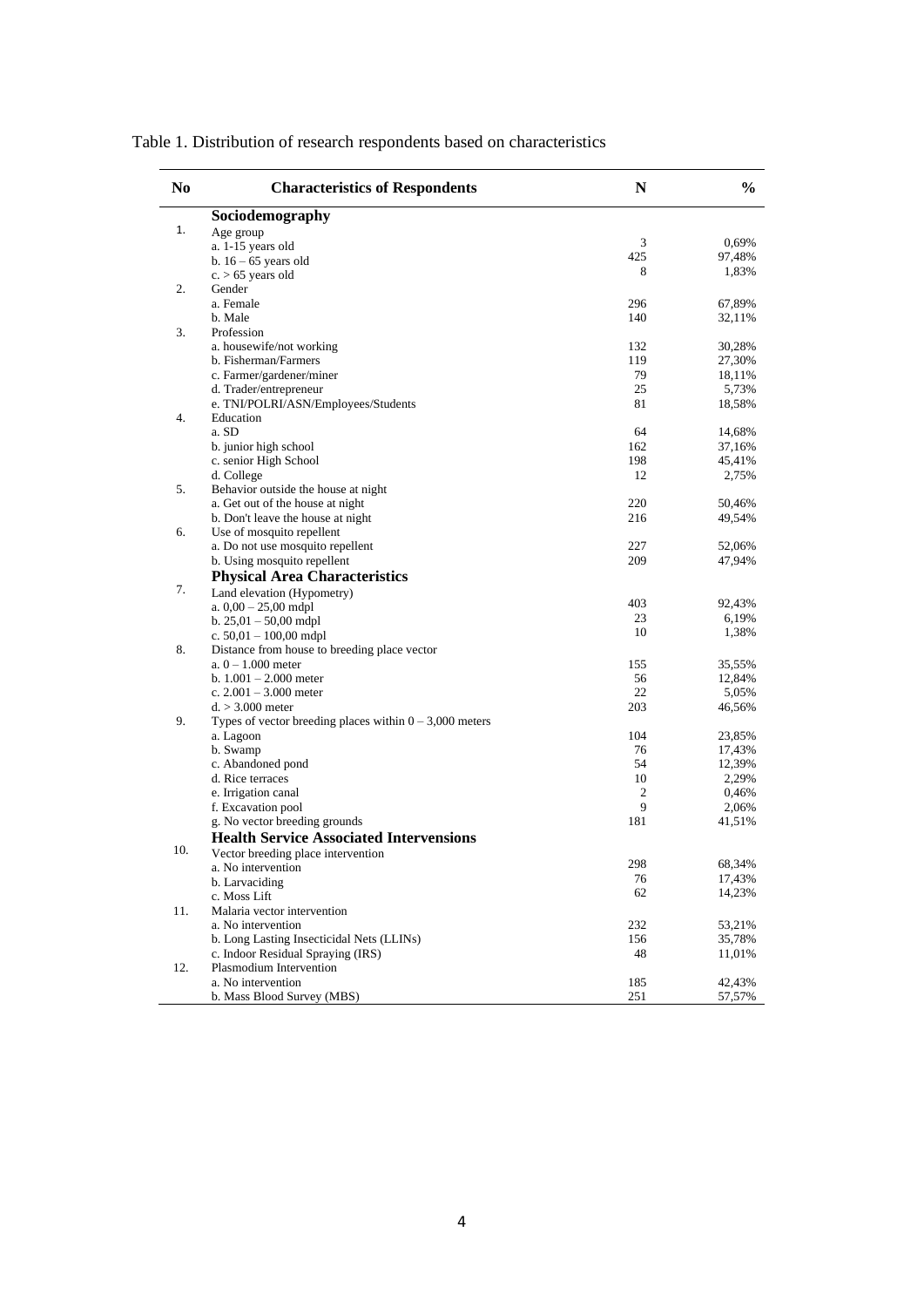## **Analysis Results Binary Logistic Regression**

Table 2. Results of optimization of research on the influence of sociodemography, physical characteristics

| Predictor                                                                            | Simbol                       | Coef.                 | <b>SE</b> Coef | z       | P                  | Odds<br>Ratio | 95%<br>Lower | <b>CI</b><br><b>Upper</b> |
|--------------------------------------------------------------------------------------|------------------------------|-----------------------|----------------|---------|--------------------|---------------|--------------|---------------------------|
| Constant                                                                             |                              | 114.306               | 192.032        | 0.60    | 0.552              |               |              |                           |
| Sociodemography                                                                      |                              |                       |                |         |                    |               |              |                           |
| Age (years)                                                                          | [UMR]                        | $\alpha$ 1 -0.0202340 | 0.0307743      | $-0.66$ | 0.511 0.98         |               | 0.92         | 1.04                      |
| Gender (0=Female)                                                                    | [ <b>JKEL</b> ] <sub>2</sub> | $\alpha$ 2 1.27568    | 0.978329       | 1.30    | 0.192 3.58         |               | 0.53         | 24.37                     |
| Workplace                                                                            |                              |                       |                |         |                    |               |              |                           |
| (0=IRT/Not Working)                                                                  |                              |                       |                |         |                    |               |              |                           |
| Fishermen/Farmers                                                                    | [D1_NLYN/PTMB]               | $\alpha$ 3 -0.527641  | 1.09366        | $-0.48$ | $0.629$ 0.59       |               | 0.07         | 5.03                      |
| Farmer/Gardening/Labor/Mining                                                        | [D1 PTNI/BRKBN]              | $\alpha$ 4 -0.563427  | 1.20772        | $-0.47$ | 0.641 0.57         |               | 0.05         | 6.07                      |
| Trader/Entrepreneur                                                                  | [D1 PDGG/WRST]               | $\alpha$ 5 -0.788517  | 1.34504        | $-0.59$ | 0.558 0.45         |               | 0.03         | 6.35                      |
| Military/Police/Government<br>Empployee/Employees/Student<br>Education               | [D1_TPAKP]                   | $\alpha$ 6 -1.14061   | 0.989117       | $-1.15$ | 0.249 0.32         |               | 0.05         | 2.22                      |
| Junior High School                                                                   | $[D2_SMP]$                   | $\alpha$ 7 0.627210   | 1.10794        | 0.57    | 0.571 1.87         |               | 0.21         | 16.42                     |
| Senior High School                                                                   | $[D2_SMA]$                   | $\alpha$ 8 1.61759    | 1.19726        | 1.35    | 0.177 5.04         |               | 0.48         | 52.68                     |
| College                                                                              | $[D2$ <sub>-PT</sub>         | $\alpha$ 9 2.46045    | 195.779        | 1.26    | 0.209              | 11.71         | 0.25         | 543.29                    |
| Stay Outside at Night                                                                |                              | $\alpha$ 10 4.25364   | 0.901948       | 4.72    |                    | 0.000 70.36   | 12.01        | 412.16                    |
| $(0=NO)$                                                                             | [KRMH]                       |                       |                |         |                    |               |              |                           |
| <b>Using Mosquito Repellent</b><br>$(0=N0)$                                          | [MOAN]                       | $\alpha$ 11 -4.97580  | 107.085        | $-4.65$ | 0.000 0.01         |               | 0.00         | 0.06                      |
| Physical Area Characteristics                                                        |                              |                       |                |         |                    |               |              |                           |
| Plain Altitude (masl)<br>Breeing place distance<br>$(0 \Rightarrow 3.000 \text{ m})$ | [KTD]                        | $\alpha$ 12 0.0260722 | 0.0408866      | 0.64    | 0.524 1.03         |               | 0.95         | 1.11                      |
| $0 - 1.000$ m                                                                        | [D3 JTV5]                    | $\alpha$ 13 4.57420   | 135.840        | 3.37    | 0.001 96.95        |               | 6.77         | 1389.37                   |
| $1.001 - 2.000$ m                                                                    | $[D3_JTV10]$                 | α14 0.883319          | 134.654        | 0.66    | 0.512 2.42         |               | 0.17         | 33.87                     |
| $2.001 - 3.000$ m                                                                    | [D3 JTV10]                   | $\alpha$ 15 2.11497   | 223.562        | 0.95    | 0.344 8.29         |               | 0.10         | 662.96                    |
| Type of breeding places                                                              |                              |                       |                |         |                    |               |              |                           |
| $(0=$ no breeding places)                                                            |                              |                       |                |         |                    |               |              |                           |
| Lagoon                                                                               | [D4 LGN]                     | $\alpha$ 16 2.87183   | 1.44024        | 1.99    | 0.046 17.67        |               | 1.05         | 297.27                    |
| swamp                                                                                | $[D4_RWA]$                   | $\alpha$ 17 -2.09404  | 1.31722        | $-1.59$ | $0.112$ $0.12$     |               | 0.01         | 1.63                      |
| <b>Abandoned Pond</b>                                                                | $[D4_TMBT]$                  | $\alpha$ 18 -0.154395 | 116.592        | 0.13    | 0.895 1.17         |               | 0.12         | 11.47                     |
| <b>Rice Terraces</b>                                                                 | [D4 SBTR]                    | $\alpha$ 19 -1.11470  | 235.406        | $-0.47$ | $0.636$ 0.33       |               | 0.00         | 33.09                     |
| Irrigation canal                                                                     | $[D4_SLI]$                   | $\alpha$ 20 3.06017   | 362.022        | 0.85    | 0.398 21.33        |               | 0.02         | 253736.88                 |
| Digging Pool                                                                         | $[D4_KL]$                    | $\alpha$ 21 -1.28773  | 351.707        | $-0.37$ | 0.714 0.28         |               | 0.00         | 271.94                    |
| Health associated intervensions                                                      |                              |                       |                |         |                    |               |              |                           |
| Breeding places intervention<br>$(0=None)$                                           |                              |                       |                |         |                    |               |              |                           |
| Larvaciding                                                                          | $[D5_L VCD]$                 | $\alpha$ 22 -1.83076  | 120.223        |         | $-1.52$ 0.128 0.16 |               | 0.02         | 1.69                      |
| Moss removal                                                                         | $[D5_PLMT]$                  | $\alpha$ 23 -2.12563  | 110.126        | $-1.93$ | $0.054$ 0.12       |               | 0.01         | 1.03                      |
| Vector Intervention                                                                  |                              |                       |                |         |                    |               |              |                           |
| $(0=None)$                                                                           |                              |                       |                |         |                    |               |              |                           |
| <b>LLINs</b>                                                                         | [D4_LLINs]                   | $\alpha$ 24 -2.70970  | 0.801491       | $-3.38$ | $0.001$ 0.07       |               | 0.01         | 0.32                      |
| <b>IRS</b>                                                                           | $[D1$ <sub>_</sub> $IRS$ ]   | $\alpha$ 25 -2.67014  | 0.948238       | $-2.82$ | $0.005$ 0.07       |               | 0.01         | 0.44                      |
| Plasmodium Intervention                                                              |                              |                       |                |         |                    |               |              |                           |
| $(0=Not$ Done)                                                                       |                              |                       |                |         |                    |               |              |                           |
| <b>MBS</b>                                                                           | [MBS]                        | $\alpha$ 26 -3.22031  | 0.796065       |         | $-4.05$ 0.000 0.04 |               | 0.01         | 0.19                      |

of the area and health service efforts on malaria

Based on the results of the optimization of model parameters, it can be seen that the relationship between sociodemographic factors, physical characteristics of the region and health service efforts against malaria in Pesawaran District, Lampung Province can be formulated as follows:

$$
\text{Ln}\frac{(p[Malaria] = 1])}{(1 - p[Malaria = 1])}
$$

=1.14306–0.0202340[UMR] **+** 1.27568[JKEL]-0.527641[D1\_NLYN/PTMB] - 0.563427 [D1\_PTNI/BRKBN] - 0.788517[D1\_PDGG/WRST] - 1.14061[D1\_TPAKP] **+**  0.627210[D2\_SMP] **+** 1.61759[D2\_SMA] **+** 2.46045[D2\_PT] **+** 4.25364[KRMH] - 4.97580[MOAN] **+** 0.0260722[KTD] **+** 4.57420[D3\_JTV5] **+** 0.883319[D3JTV10] **+**  2.11497[D3\_JTV20 **+** 2.87183[D4\_LGN] - 2.09404[D4\_RWA] **+** 0.154395[D4\_TMBT] - 1.114470[D4\_SBTR] **+** 3.06017[D4\_SLIG] - 1.28773[D4\_KLGL] - 1.83076[D5\_LVCD] - 2.12563[D5\_PLMT] - 2.70970[D6\_LLINs] - 2.67014 [D6\_IRS] - 3.22031[MBS]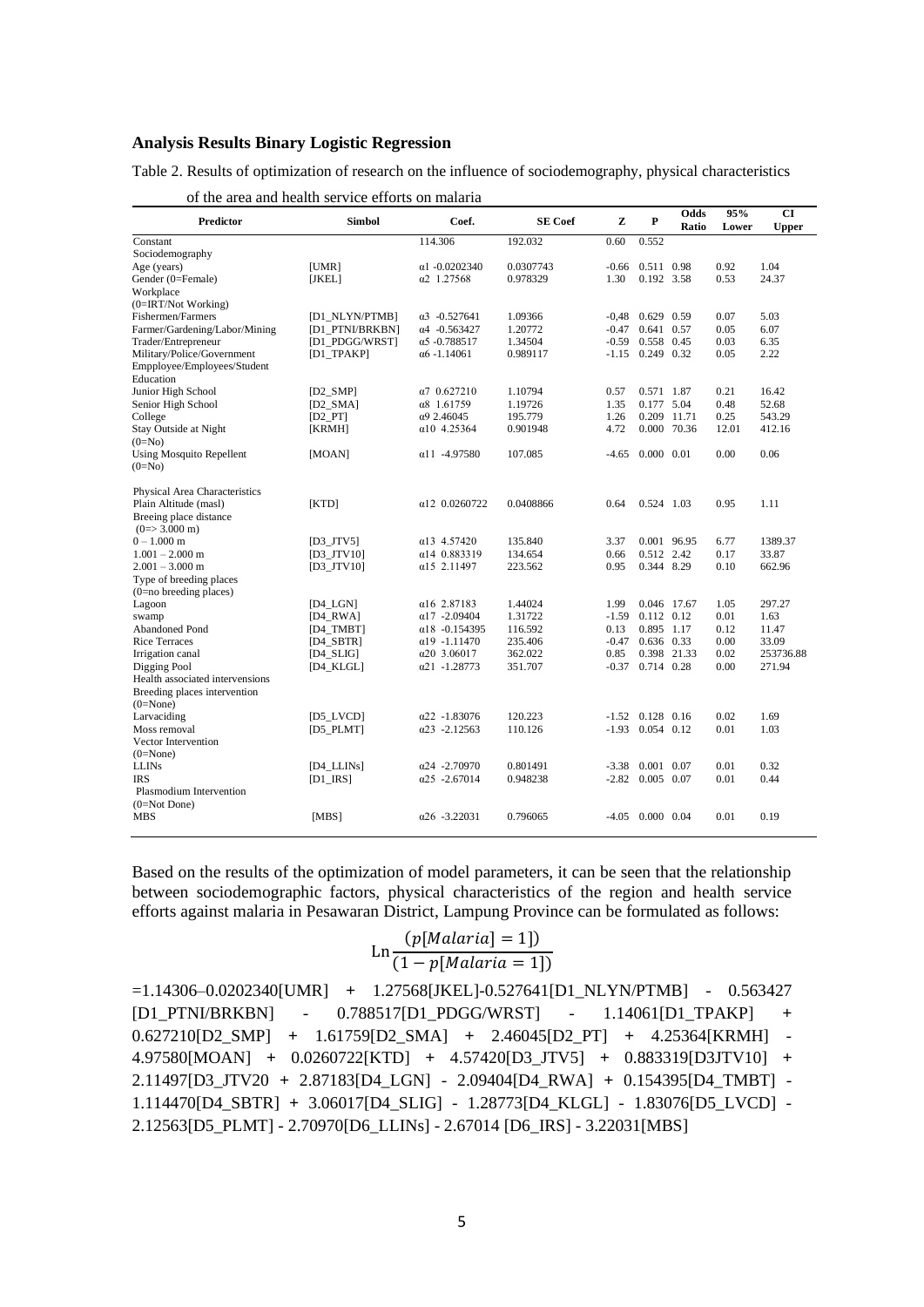#### **Results of the Goodness of Fit Test on the Model**

The results of the goodness of fit test in this study were of good value for the malaria incidence estimation model [YI] or the non-malaria incidence estimation model [YII] from the minitab output results showed that both could be assessed very well. The assessment is based on the fact that [YI] gives test results  $G = 511.535$  (%) Df 26, P = 0.000, as can be seen in Table 3, which means that if someone has malaria, it is predicted with the influence of the three independent variables, thus the predictor model for [YI] can be expressed as the formulation of the model above.

# **Sociodemography**

The results of this study also explain that  $\alpha$ 10 with Odd Ratio = 70.36 (P = 0.000) which means that if other variables remain constant, the behavior of stay outside at night without using personal protective equipment such as gloves, shirts, and trousers, then the respondent's chances of being exposed malaria increased to 70.36 times compared to respondents who did not leave the house at night. The increased chance of getting malaria was very significant as shown by  $P=0.000$ . This is in line with research by Nababan, et al (2018) in Purworejo Regency, Central Java Province which concluded that the habit of going out at night has a relationship with the incidence of malaria with a P-value = 0.01 and an Odds Ratio (OR) = 3.6. Leaving the house at night without using personal protective equipment such as gloves, long pants, and long clothes facilitates contact between humans and Anopheles mosquitoes. Anopheles mosquitoes with habitual behavior of biting humans (anthropophilic) and biting outside the house (exophilic) at 18.00 to 06.00 in the morning (Widoyono, 2011).

The results of statistical analysis show that the variable  $\alpha$ 11 is negative with Odd Ratio = 0.01 (P)  $= 0.000$ ) which means that, if other variables remain the same then respondents who use mosquito repellent have a decreased chance of contracting malaria to only 0.01 times compared to respondents who do not use mosquito repellent. This decrease in probability is significant, as indicated by the value of  $P=0.000$ . This is in line with research conducted by Budiyanto (2011) in Ogan Komering Ulu Regency, South Sumatera Province which stated that there was a significant relationship between the use of mosquito repellent and malaria cases with Odd Ratio  $= 0.231$  (P  $= 0.0001$ ). The behavior of the Anopheles mosquito which has a habit of biting at night between 18.00 and 06.00 in the morning which allows respondents who use mosquito repellent at night to have low contact with mosquitoes, thereby reducing malaria transmission through Anopheles mosquito bites.

#### **Physical Area Characteristics**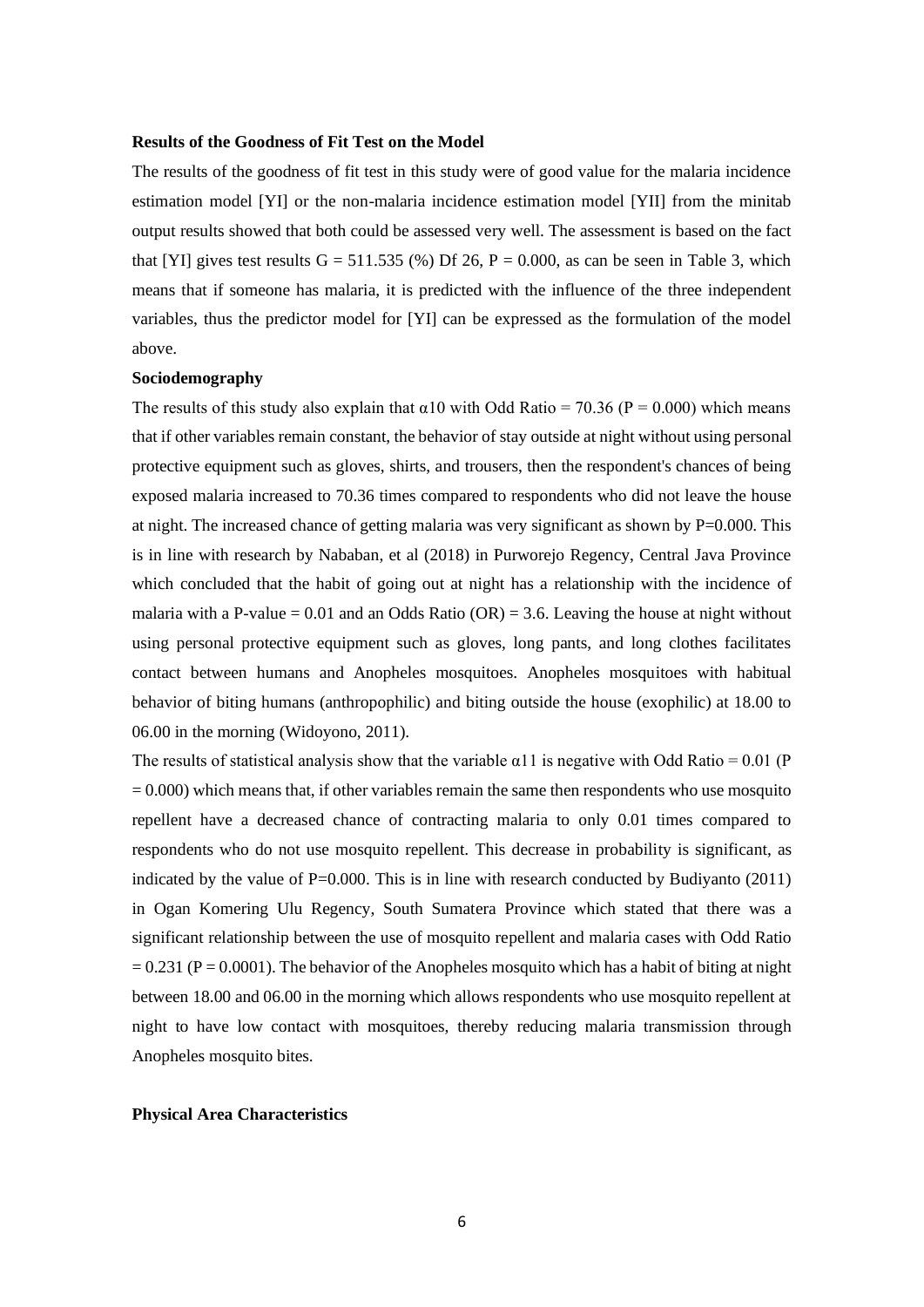Physical area characteristic is variable distance of vector breeding places, based on the results of statistical tests conducted that the parameters  $\alpha$ 13,  $\alpha$ 14 and  $\alpha$ 15 are positive with the Odd Ratio value of 96.95 respectively; 2.42 and 8.29 with P value  $= 0.001$ ; 0.512 and 0.344. This shows that if the other variables remain constant, each additional distance between the respondent's residence and the vector breeding place means the probability of contracting malaria becomes 96.95, respectively; 2.42 and 8.29 times the original. However, this opportunity is very real if the respondent's place of residence is within < 1000 meters from a vector breeding place with a P value of 0.001. This does not happen for the respondent's residence which is within 1001 - 2000 meters and 2001 - 3000 meters with vector breeding places because the P values are 0.512 and 0.344 respectively. This is in accordance with the results of research by Kazwani and Martini (2006) in East Lombok Regency, West Nusa Tenggara Province which stated that the distance between residence and vector breeding sites was associated with the incidence of malaria with Odd Ratio  $= 1.78$  and  $P = 0.028$ . The distance of the respondent's house/residence  $\leq 1.000$  meters is relatively close to the vector breeding place, has a higher risk than the respondent whose house/place of residence is far from the vector breeding place. The close distance to the vector breeding sites causes them to be in a malarialogenic potential area or a potential area for malaria disease, which is influenced by two factors, namely receptivity and vulnerability. Receptivity is the presence of large numbers of malaria vectors and the presence of ecological factors that facilitate malaria transmission, while vulnerability is the presence of malaria sufferers or vectors who have been infected with malaria in a certain area (Harijanto, 2014). Receptivity is also caused by the distance radius of vector breeding sites which is <1,000 meters from the house/residence which is still within the range of the normal flying ability of the Anopheles mosquito. Anopheles mosquitoes have the ability to fly as far as 1 to 1.5 km (Kemenkes, 2014).

Furthermore, the results of the statistical tests carried out showed that  $\alpha$ 16,  $\alpha$ 17,  $\alpha$ 18,  $\alpha$ 19,  $\alpha$ 20 and α21 the Odd Ratio values were 17.67, respectively; 0.12; 1.17; 0.33; 21.33 and 0.28 with P value  $= 0.046$ ; 0.112; 0.895; 0.636; 0.398 and 0.714. This indicates that of the six types of vector breeding sites in Pesawaran Regency in the form of lagoons and kobakan, swamps, abandoned ponds, terraced rice fields, irrigation canals and excavated ponds that have a significant causal relationship if the other variables remain are lagoons with an Odd Ratio of 17.67. and P value  $=$ 0.046. This is in line with the research by Sukiswo et al., (2014) in Arongan Lambalek Subdistrict, West Aceh Regency which stated that an environment where there was standing water and bushes was associated with the incidence of malaria with Odd Ratio =  $6.827$  and  $P = 0.000$ . In this study, the distribution of respondents based on the type of vector breeding place in the form of lagoons was 23.85% or a total of 104 respondents, 72 respondents were exposed to malaria and 32 people were not affected by malaria. The lagoon has relatively not been a concern for broodstock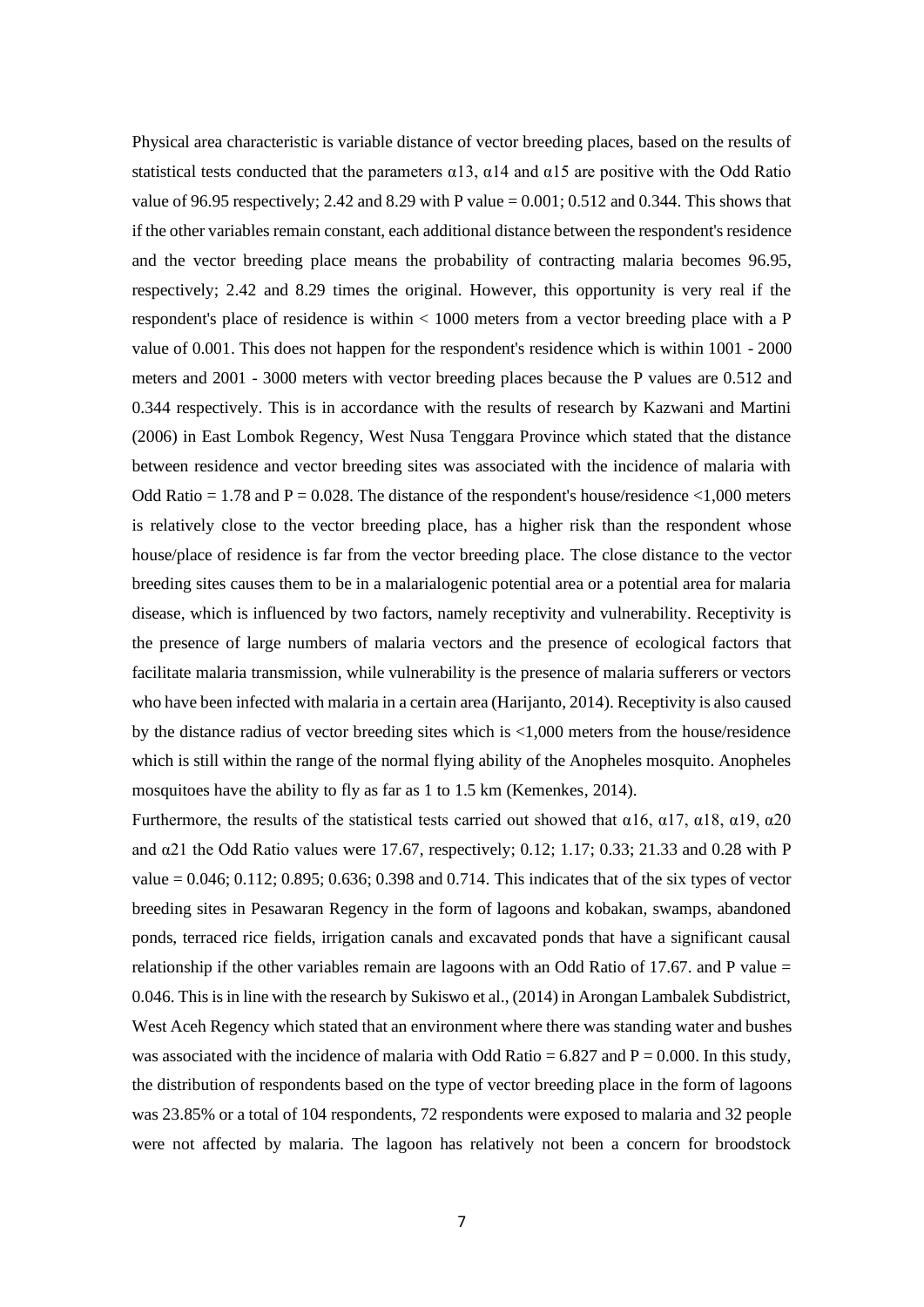interventions so far, as the results of the description analysis on the intervention variable for vector breeding sites with Larvaciding or moss removal, which is 68.34% there is no intervention on vector breeding sites.

#### **Health Service Associated Intervensions**

Health service associated interventions are the variable use of Long Lasting Insecticidal Nets (LLINs) and Indoor Residual Spraying (IRS). 0.001 and 0.005. It can be concluded that the intervention of health care efforts against malaria vectors by using Long-Lasting Insecticidal Nets (LLINs) and Indoor Residual Spraying (IRS), if other variables remain constant, can reduce susceptibility to malaria by 0.07 and 0.07 times, respectively, compared to if there isn't intervention against malaria vectors is carried out. The decrease was significant, as indicated by the P values of 0.001 and 0.005, respectively. This is in line with a study by Sir., et al (2015) in Abola District, Alor Regency, East Nusa Tenggara which stated that the use of insecticide-treated mosquito nets had an effect on the incidence of malaria with a P-value of 0.021. The use of Long Lasting Insecticidal Nets (LLINs) and Indoor Residual Spraying (IRS) has a similar way of working to control the malaria vector, namely the Anopheles mosquito. Long Lasting Insecticidal Nets (LLINs) are intended as a barrier or barrier so that people who wear them avoid being bitten by Anopheles mosquitoes. In addition to blocking the bite of Anopheles mosquitoes, Long-Lasting Insecticidal Nets (LLINs) can also kill mosquitoes because the mosquito nets have been applied to certain insecticides but do not harm the people who use them. Indoor Residual Spraying (IRS) also applies insecticide as a residue from spraying which is expected to also kill Anopheles mosquitoes that perch and rest on the inner walls of the house. The two health service associated intervensions in this study had a significant effect on the incidence of malaria.

The results of statistical tests on other health care effort factors, namely the Mass Blood Survey (MBS) variable, showed that 26 was negative, meaning that the chance of getting malaria decreased if other variables remained constant malaria decreased to 0.04 times the original, this decrease was significant because the P-value  $= 0.000$ . The results of this study are in line with the theory that the earlier Plasmodium is found in the community and malaria treatment is carried out according to standards, the transmission of malaria can be prevented so that malaria treatment can also function as prevention of malaria infection. The research of Putra et al., (2015) in Labuhan Maringgai Subdistrict, East Lampung Regency, Lampung Province stated that there was a relationship between the variables of respondents who had participated in the malaria eradication program tended to be healthier by 3.71 times earlier than respondents who did not participate in the malaria eradication program.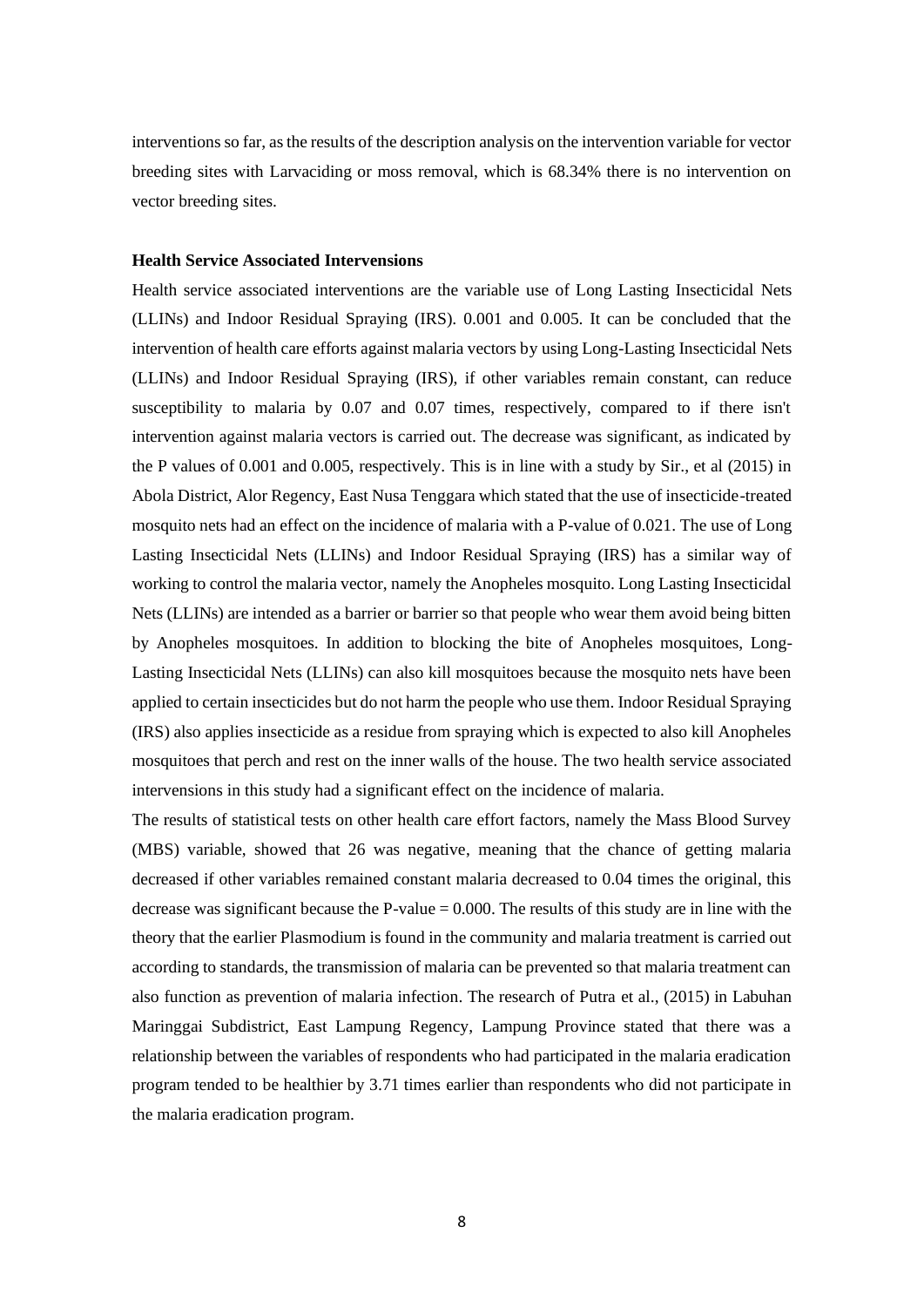## **Recommended Research Results**

Referring to the results of the study, recommendations can be given to the community and local government as policy makers to tackle malaria in Pesawaran Regency by conducting public policy analysis to suppress malaria in the community. The steps for analyzing public policy include: 1) Listing several predictor variables that have been shown to have a significant effect on the incidence of malaria; 2) Presenting several program options in accordance with the first step; and 3) List several possible sources of budget that allow the implementation of malaria control activities. Meanwhile, the public policy options with great potential to reduce the incidence of malaria in Pesawaran Regency can be seen in Table 3 below.

Table 3. Public policy options with a high probability of reducing the incidence of malaria

| No. | <b>Malaria Incidence</b><br><b>Predictor Variables</b> | Symbol in<br>Model | Policy<br>Domain | <b>Paramete</b><br>r | <b>Program Form</b><br><b>What Can Be Submitted</b>                                                                                | <b>Possible Sources</b><br>of Funds |
|-----|--------------------------------------------------------|--------------------|------------------|----------------------|------------------------------------------------------------------------------------------------------------------------------------|-------------------------------------|
| 1.  | Stay outside at Night                                  | [KRMH]             | Yes              | $\alpha_{10}$        | [1] Counseling for recitation<br>groups/other social groups                                                                        | APBD/DD/ADD                         |
| 2.  | Use of mosquito repellent                              | [MOAN]             | Yes              | $\alpha_{11}$        | [1] Counseling for recitation<br>groups/other social groups                                                                        | APBD/DD/ADD                         |
| 3.  | Dummy_TPV distance 0-<br>1.000 meters                  | $[D3_JTPV5]$       | N <sub>0</sub>   | $\alpha_{13}$        | [1] Establishment of the malaria<br>prevention "10 Amal" [2]<br>Reinforcement of Solaria<br>(school of malaria)                    | DD/ADD                              |
| 4.  | Dummy Type of breeding [D3_JTPV20]<br>places Lagoon    |                    | Yes              | $\alpha_{16}$        | [1] Production of sourche<br>reduction [2] Distribution of<br>larvae-eating fish [3]<br>Larvaciding and integrated<br>moss removal | APBN/APBD/DD                        |
| 5.  | Dummy_LLINs Vector<br><b>Interventions</b>             | [D6_LLINS]         | Yes              | $\alpha_{24}$        | [1] Counseling on the use of<br>LLINs [2] Distribution/re-<br>dyeing of mosquito nets with<br>insecticide                          | APBN/APBD/DD                        |
| 6.  | Dummy_IRS Vector<br>Intervention                       | $[D6$ IRS]         | Yes              | $\alpha_{25}$        | [1] Periodic IRS [2] Training of<br>village malaria cadres                                                                         | APBN/APBD/DD                        |
| 7.  | <b>MBS</b>                                             | [MBS]              | Yes              | $\alpha_{26}$        | [1] Periodic MBS[2] Training<br>of malaria cadres for the<br>manufacture of thick/thin blood<br>preparations                       | APBN/APBD/DD                        |

# **CONCLUSION AND SUGGESTION**

Based on the description of this research as mentioned above which was done in Pesawaran Regency, Lampung Province, it can be concluded that 1) The incidence of malaria is influenced by sociodemographic factors: stay outside night and using mosquito repellent 2) The incidence of malaria is influenced by physical area characteristics: distance from vector breeding places 0- 1,000 meters and the type of vector breeding place is a lagoon/kobakan; 3) The incidence of malaria is influenced by health service associated intervensions: the use of Long Lasting Insecticidal Nets (LLINs), Indoor Residual Spraying (IRS) and Mass Blood Surveys (MBS); and 4) Malaria predictor model can help predict the risk of malaria incidence in Pesawaran Regency, Lampung Province. From the results of the predictor model of this study, several programs can be recommended in an effort to control malaria in Pesawaran Regency, Lampung Province, namely 1) Counseling in the recitation group or social group; 2) Establishment of the Dasawisma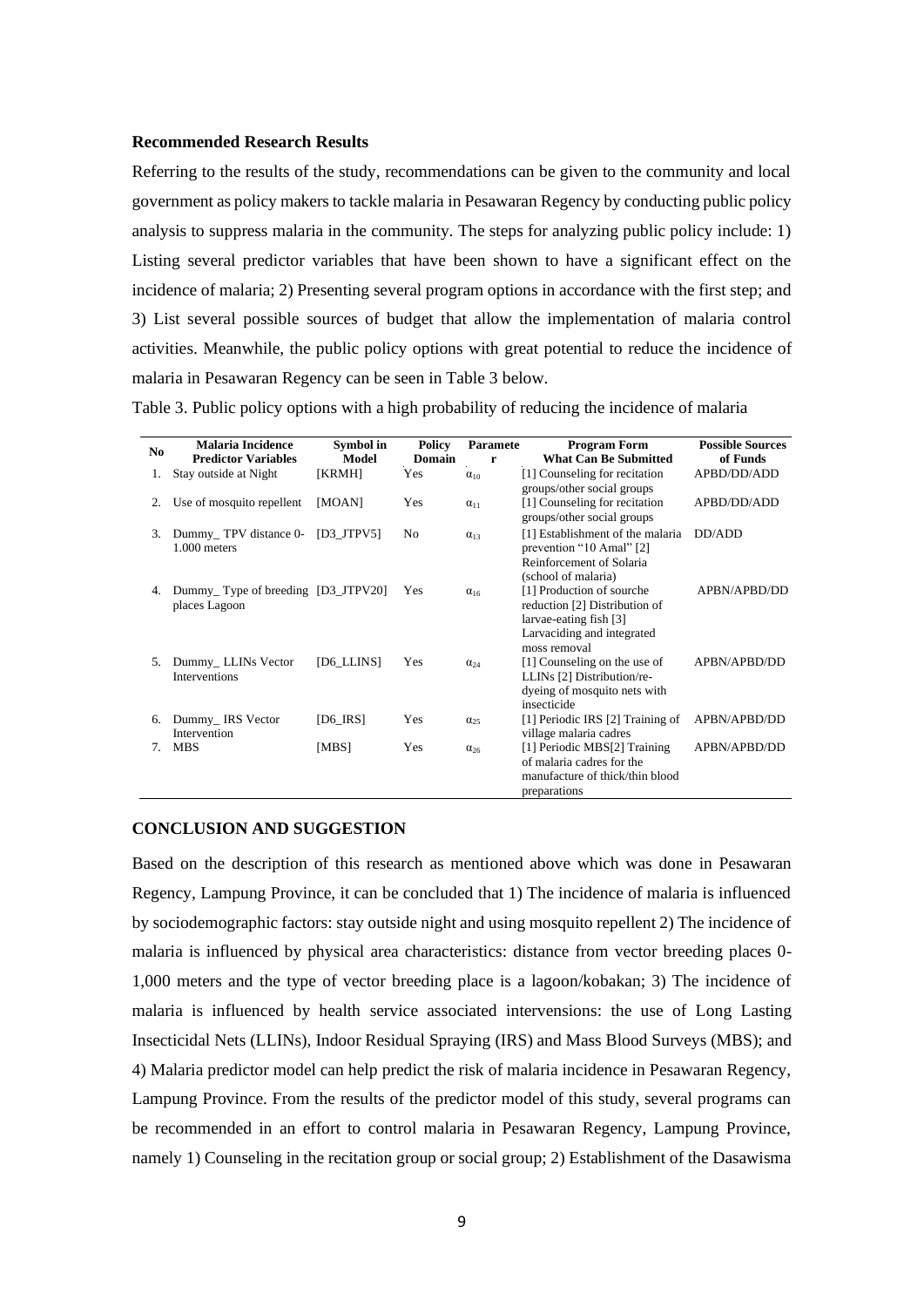malaria prevention and reinforcing Solaria (malaria school) with a clear curriculum and schedule and supported by fields that have competence in their fields; 3) Creation of source reduction channels to increase the salinity of brackish water or reduce water volume, distribution of larvaeeating fish (lead head), larvaciding and integrated moss removal in vector breeding sites so that Anopheles mosquito larvae can be controlled; 4) Counseling on the use of Long Lasting Insecticidal Nets (LLINs) and distribution or re-dyeing of Long-Lasting Insecticidal Nets (LLINs), especially in villages with high malaria endemicity and in hamlets where malaria clusters are formed; 5) Integrated Indoor Residual Spraying (IRS) with village malaria cadre training to maintain the quality and sustainability of vector control efforts that rely on community empowerment efforts; 6) Periodic Mass Blood Survey (MBS) and training of village malaria cadres to make thick/thin blood preparations, so that malaria cases in the community are found as early as possible so that malaria transmission can be prevented by standard treatment. All of these recommendations are aimed at achieving the goal of the malaria control program in Indonesia, namely malaria elimination by 2030.

It is recommended to conduct research with a larger and diverse sample, it is necessary to conduct research in various other areas to refine the malaria predictor model, especially on variables that have a relatively significant relationship with the incidence of malaria and conduct further research with a wider area coverage.

# **ACKNOWLEDGEMENT**

Special thank for postgraduate team at the Lampung University who has organized an International Conference 5<sup>th</sup> SHIELD 2021 on September 11, 2021.

# **REFERENCES**

- [1]. Arsin, A.A., 2012. *Malaria di Indonesia Tinjauan Aspek Epidemiologi*. Masagena Press, Makassar. 206 hlm.
- [2]. Budiyanto, A. 2011. Faktor Risiko Yang Berpengaruh Terhadap Kejadian Malaria di Daerah Endemis di Kabupaten OKU. *ejournal.sumselprov.go.id*
- [3]. Dinas Kesehatan Kabupaten Pesawaran. 2020. *Profil Kesehatan Kabupaten Pesawaran*
- [4]. Dinas Kesehatan Provinsi Lampung. 2020. *Profil Kesehatan Provinsi Lampung*
- [5]. Kazwaini, M dan Martini, S. 2006. Tempat perindukan vektor, spesies nyamuk *Anopheles* dan pengaruh jarak tempat perindukan vektor nyamuk *Anopheles* terhadap kejadian malaria pada Balita. *Jurnal Kesehatan Lingkungan, Volume 2, Nomor, 2006, 173-182*
- [6]. Kementerian Kesehatan RI. 2014. *Pedoman Pengendalian Vektor Malaria*. Direktorat Pengendalian Penyakit Bersumber Binatang. Direktorat Jendral Pencegahan dan Pengendalian Penyakit. 39 hlm.
- [7]. Kementerian Kesehatan RI. 2015. *Pedoman Manajemen Malaria*. Direktorat Pengendalian Penyakit Bersumber Binatang. Direktorat Jendral Pencegahan dan Pengendalian Penyakit.128 hlm.
- [9]. Nababan, R dan Umniyati, S.R., 2018. Faktor lingkungan dan malaria yang mempengaruhi kasus malaria di daerah endemis tertinggi di Jawa Tengah : Analisis sistem informasi